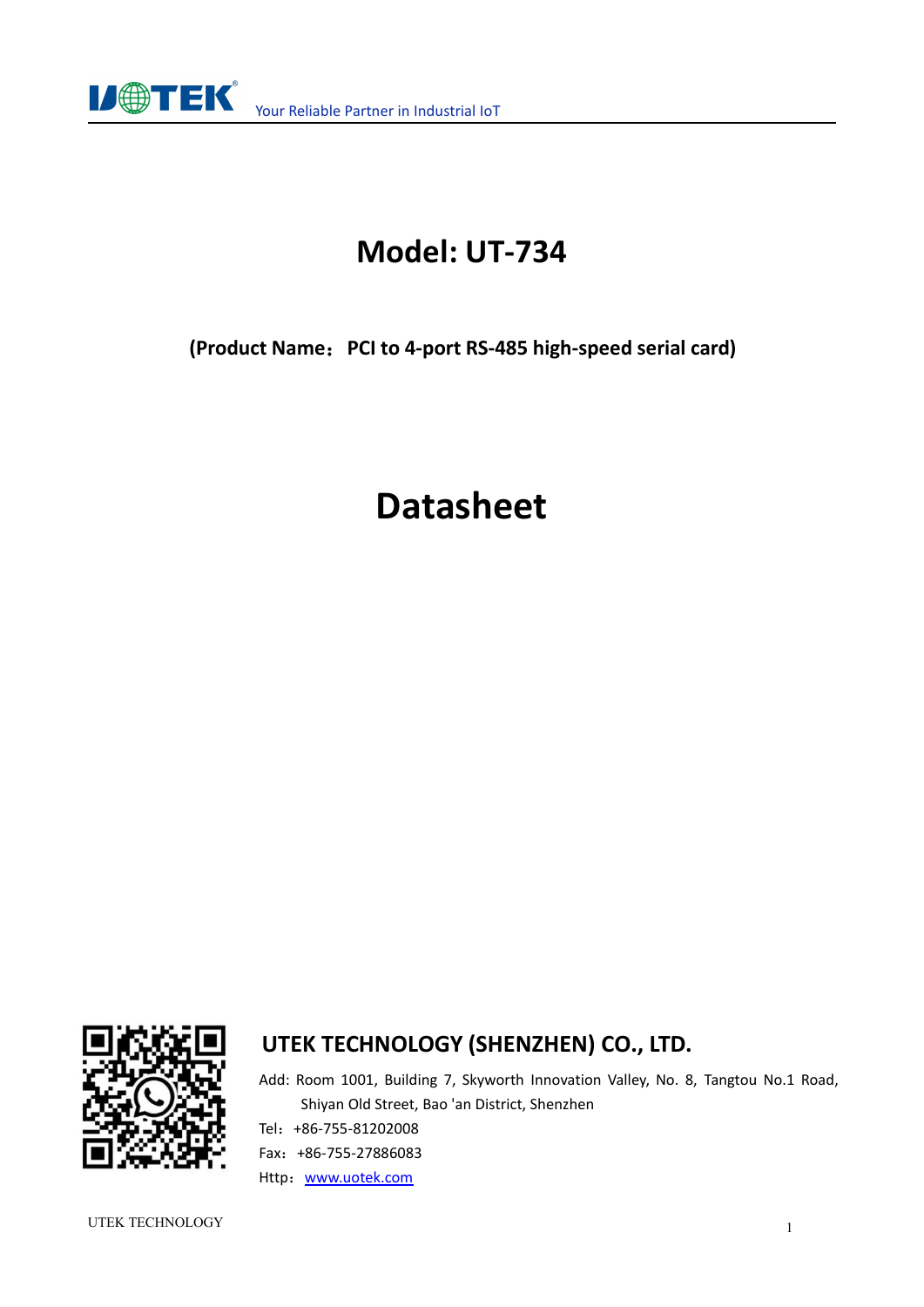

#### **1. Overview**

UT-734 PCI converter card, compatible with RS-485 standard, can convert single-ended PCI signal to balanced differential RS-485 signal, with fast transient voltage suppressor protector, this protector is designed to protect RS-485 interface, adopt TVS (TRANSIENT VOLTAGE SUPPRESSOR) transient voltage suppressor, Under normal conditions, the TVS tube is in a high resistance state. When the two ends of the TVS tube are subjected to an instantaneous high-voltage shock, it can reduce the impedance at both ends at a very high rate and absorb a large current, thus clamping the voltage at both ends at a predetermined value and protecting the circuit components from damage due to transient high-voltage shock. This protector effectively suppresses lightning (LIGHTNING) and ESD, provides 600W of lightning surge protection power per line, as well as surge voltages and transient over-voltages generated by various causes on the line, and the extremely small inter-pole capacitance ensures high-speed transmission over the RS-485 interface.

#### **2. Major Functions & Features**

Supports 4-port RS-485 PCI multi-serial card converter

#### **3. Technical Parameters**

- Hardware Interface Connection Type: 1 DR44 Female BUS: 32 bit Universal PCI
- Signal: RS-485: Data+(A) Data-(B) GND
- Transmission rate: 300bps-921.6kbps
- $\bullet$  Data bits: 5, 6, 7, 8
- $\bullet$  Stop bits: 1, 1.5, 2
- Parity bits: None, Even, odd, Space, Mark
- **Stream control: RTS/CTS XON/XOFF**
- Operating temperature: -40~85°C
- **Interface protection: RS-485 interface surge protection of 600W per line,**  $\pm$  **15K V electrostatic** protection
- Transmission distance: RS-485 communication distance up to 1.2Km
- Support system: Win2000/ 2003/ XP/ Vista/ 2003\_ Server/ NT4.0/ CE 4.2/ 5.0/ 6.0/ Vxworks/ Linux 2.4.x/ 2.6.x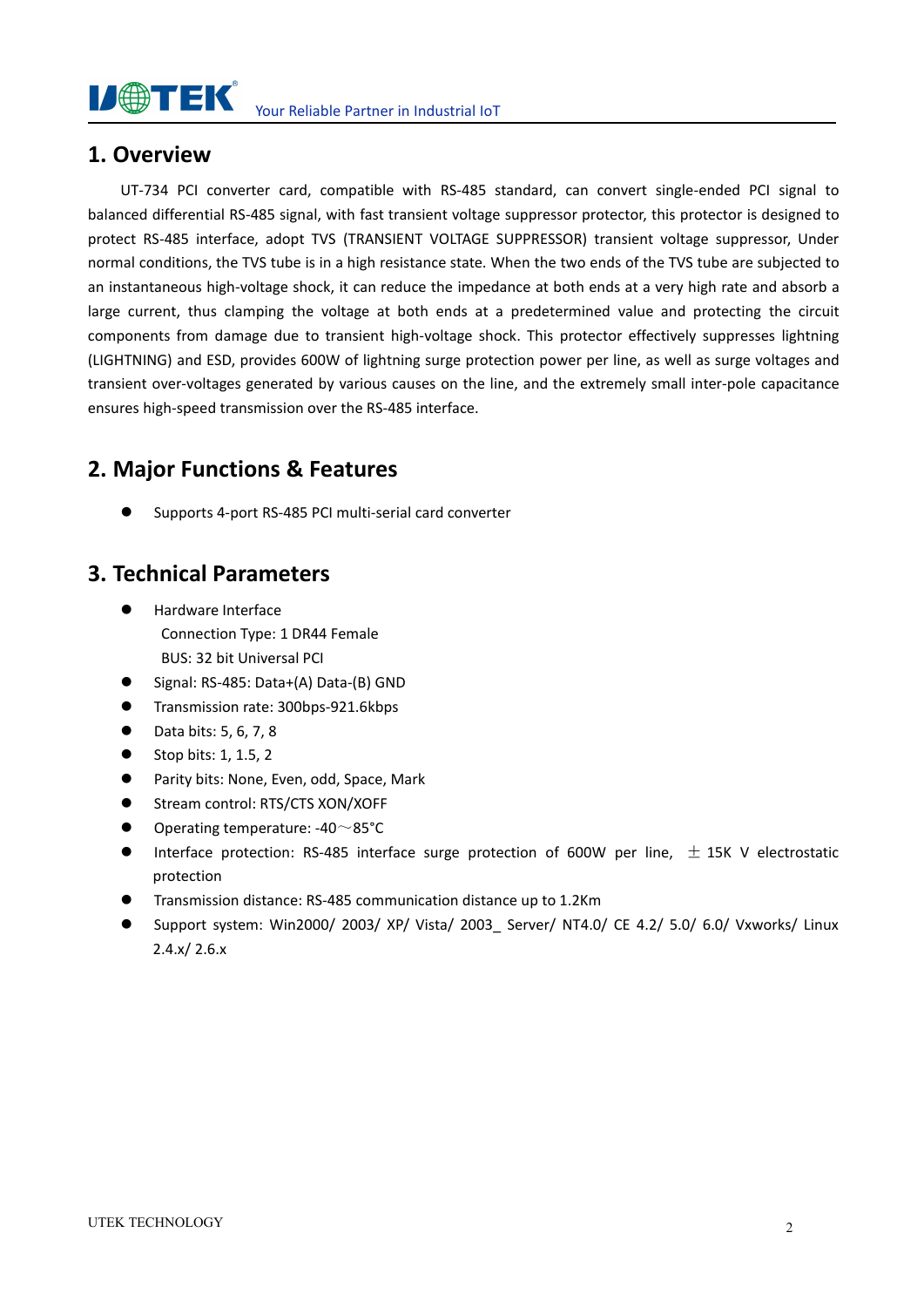## **4. Hardware Definition and Initial Setup**

| DB <sub>9</sub><br>Male(PIN) | Output signal | RS-485 Half-duplex       |
|------------------------------|---------------|--------------------------|
| 1                            | $T/R+$        | $RS-485(A+)$             |
| 2                            | $T/R-$        | RS-485(B-)               |
| 3                            | N/C           | -                        |
| 4                            | N/C           |                          |
| 5                            | <b>GND</b>    | <b>GND</b>               |
| 6                            | N/C           |                          |
| 7                            | N/C           |                          |
| 8                            | N/C           | $\overline{\phantom{a}}$ |
| 9                            | N/C           |                          |

**DB9 pin type: RS-485 output signal pin assignment (Port1-Port4)**

### **5. Product View (Ap pearance)**



**6. Structure dimensions**